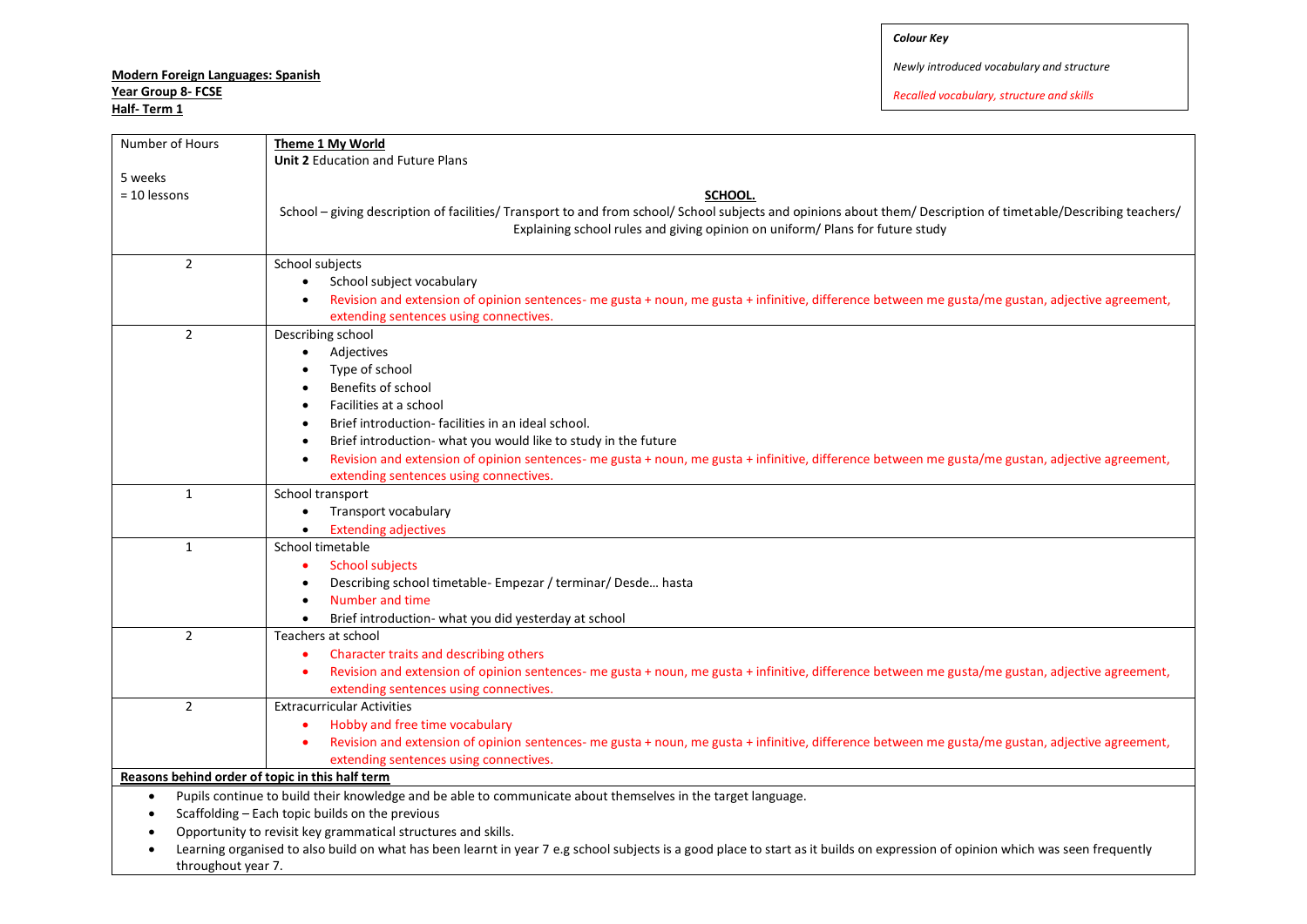- Topic is designed to alllow students to build up a description of school life. Beginning with describing a school forms a base on which we can add how you get to school and later extracurricular activities and teachers.
- School timetable comes after school subjects as knowledge of the later is necessary.

**Modern Foreign Languages: Spanish**

**Year Group 8- FCSE Half- Term 2** 

Last two topics (teachers and activities) allow pupils to apply exisiting knowledge to new contexts.

## *Colour Key*

*Newly introduced vocabulary and structure*

| Number of Hours | Theme 1 My World                                                                                                                                                   |  |
|-----------------|--------------------------------------------------------------------------------------------------------------------------------------------------------------------|--|
|                 | <b>Unit 2 Education and Future Plans</b>                                                                                                                           |  |
| 5 weeks         | SCHOOL.                                                                                                                                                            |  |
| $= 10$ lessons  | School - giving description of facilities/ Transport to and from school/ School subjects and opinions about them/ Description of timetable/ Explaining school      |  |
|                 | rules and giving opinion on uniform/ Plans for future study                                                                                                        |  |
| $\overline{2}$  | School rules                                                                                                                                                       |  |
|                 | Key vocabulary<br>$\bullet$                                                                                                                                        |  |
|                 | Se debería                                                                                                                                                         |  |
|                 | Revision and extension of opinion sentences- me gusta + noun, me gusta + infinitive, difference between me gusta/me gustan, adjective agreement,<br>$\bullet$      |  |
|                 | extending sentences using connectives.                                                                                                                             |  |
| $\mathbf{1}$    | Ideal school                                                                                                                                                       |  |
|                 | Giving opinions using conditonal tense<br>$\bullet$                                                                                                                |  |
|                 | Expressing what you would like in an ideal school                                                                                                                  |  |
|                 | <b>Describing school vocabulary</b>                                                                                                                                |  |
|                 | <b>Conditional tense</b>                                                                                                                                           |  |
| $\mathbf{1}$    | Future study                                                                                                                                                       |  |
|                 | School subjects and opinion                                                                                                                                        |  |
|                 | <b>Future tense</b>                                                                                                                                                |  |
|                 | <b>OCCUPATIONS</b>                                                                                                                                                 |  |
|                 | Job opportunities and places of work; days; time; opinions; simple ways of expressing future aspirations and personal qualities - recognising basic suitability of |  |
|                 | jobs and opinions. Plans for jobs and careers. Advantages and disadvantages of jobs                                                                                |  |
| $\overline{2}$  | Jobs                                                                                                                                                               |  |
|                 | Job vocabulary<br>$\bullet$                                                                                                                                        |  |
|                 | Places of work<br>$\bullet$                                                                                                                                        |  |
|                 | Omission of indefinite article with professions                                                                                                                    |  |
|                 | Present tense (ser)                                                                                                                                                |  |
| $\overline{2}$  | Describing jobs                                                                                                                                                    |  |
|                 | <b>Time</b>                                                                                                                                                        |  |
|                 | Places of work                                                                                                                                                     |  |
|                 | <b>Transport</b>                                                                                                                                                   |  |
|                 | Opinion                                                                                                                                                            |  |
| $\overline{2}$  | Future aspirations                                                                                                                                                 |  |
|                 | Ways of expressing future                                                                                                                                          |  |
|                 | Me gustaría / quiero ser<br>$\bullet$                                                                                                                              |  |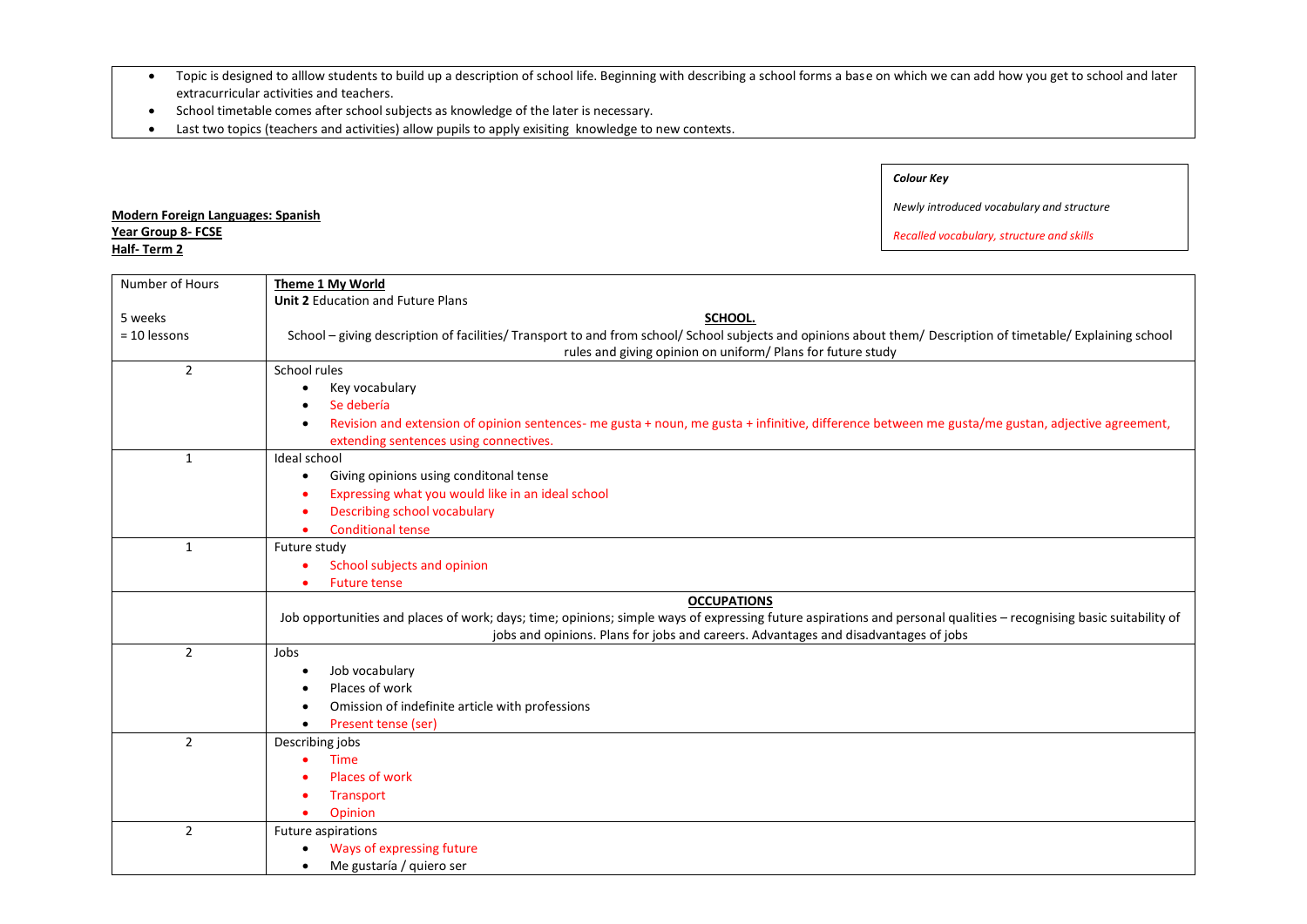|                                                                                                                                                                                                     | Job vocabulary                                                                                                                                                                    |                                           |
|-----------------------------------------------------------------------------------------------------------------------------------------------------------------------------------------------------|-----------------------------------------------------------------------------------------------------------------------------------------------------------------------------------|-------------------------------------------|
|                                                                                                                                                                                                     | Personal qualities applied to suitability of jobs                                                                                                                                 |                                           |
|                                                                                                                                                                                                     | Advantages and disadvantages of different jobs                                                                                                                                    |                                           |
|                                                                                                                                                                                                     | Possible- lo bueno, lo malo, lo mejor, lo peor(students will possibily have seen this before)                                                                                     |                                           |
|                                                                                                                                                                                                     | Reasons behind order of topic in this half term                                                                                                                                   |                                           |
|                                                                                                                                                                                                     | Pupils continue to build their knowledge and be able to communicate about themselves in the target language.                                                                      |                                           |
| Scaffolding – Each topic builds on the previous                                                                                                                                                     |                                                                                                                                                                                   |                                           |
| Opportunity to revisit key grammatical structures and skills.                                                                                                                                       |                                                                                                                                                                                   |                                           |
|                                                                                                                                                                                                     | Learning organised to also build on what has been learnt in year 7 I.e. personal qualities.                                                                                       |                                           |
| We start by finishing the topic of school. Ideal school and future school are included in this half term as they use vocabulary from the previous half term's work and apply it in a<br>new contxt. |                                                                                                                                                                                   |                                           |
|                                                                                                                                                                                                     | Jobs needs to come first as vocabulary is corner stone of topic without which pupils could not describe jobs or future aspirations. Future seems logical to come at the end as it |                                           |
|                                                                                                                                                                                                     | allows pupils to consolidate present tense before moving on.                                                                                                                      | <b>Colour Key</b>                         |
| Modern Foreign Languages: Spanish                                                                                                                                                                   |                                                                                                                                                                                   | Newly introduced vocabulary and structure |

**Year Group 8 FCSE Half Term 3**

| Number of Hours | <b>Theme 4 My Community</b>                                                                                                                                |
|-----------------|------------------------------------------------------------------------------------------------------------------------------------------------------------|
|                 | <b>Unit 7 Local Area and Environment</b>                                                                                                                   |
| 5 weeks         |                                                                                                                                                            |
| $= 10$ lessons  | <b>HOME TOWN</b>                                                                                                                                           |
|                 | Description of home town: geography, historical features; industry, amenities, good / bad points. Comparison between England and foreign country: climate, |
|                 | lifestyle, timetable; festivals.                                                                                                                           |
|                 |                                                                                                                                                            |
| 4               | Describing a town                                                                                                                                          |
|                 | Situation/size/climate/amenities/adjectives/historical aspects/industy                                                                                     |
|                 | Use of prepositions: al lado de<br>٠                                                                                                                       |
|                 | Points of a compass<br>$\bullet$                                                                                                                           |
|                 | Revision of use of ser, estar, hay.<br>$\bullet$                                                                                                           |
|                 | Revision of agreement of adjectives.<br>$\bullet$                                                                                                          |
|                 | Possible revision of past tense<br>$\bullet$                                                                                                               |
| 3               | Opinion of town                                                                                                                                            |
|                 | <b>Giving opinions</b><br>٠                                                                                                                                |
|                 | Adjectives and adjective agreement<br>٠                                                                                                                    |
|                 | exchanging opinions - advantages / disadvantages/ problems:<br>٠                                                                                           |
|                 | unemployment /pollution/ traffic/ crime/drugs/<br>$\bullet$                                                                                                |
|                 | comparison of Spain and England: climate, geography, towns, regions. Possible - Comparisons: más que / menos que.<br>$\bullet$                             |
|                 | Possible - Lo bueno/malo/mejor/peor. (this is also possible recall from previous topics)<br>$\bullet$                                                      |
| 3               | Activities in the town                                                                                                                                     |
|                 | Free time vocabulary                                                                                                                                       |
|                 | Giving opinions and adjective agreement<br>٠                                                                                                               |
|                 | <b>Present tense</b><br>$\bullet$                                                                                                                          |
|                 | Se puede + infin.<br>$\bullet$                                                                                                                             |
|                 | past and future activities in the town<br>٠                                                                                                                |
|                 | Possible- past and future/conditional tense (this is also possible recall from previous topics)<br>٠                                                       |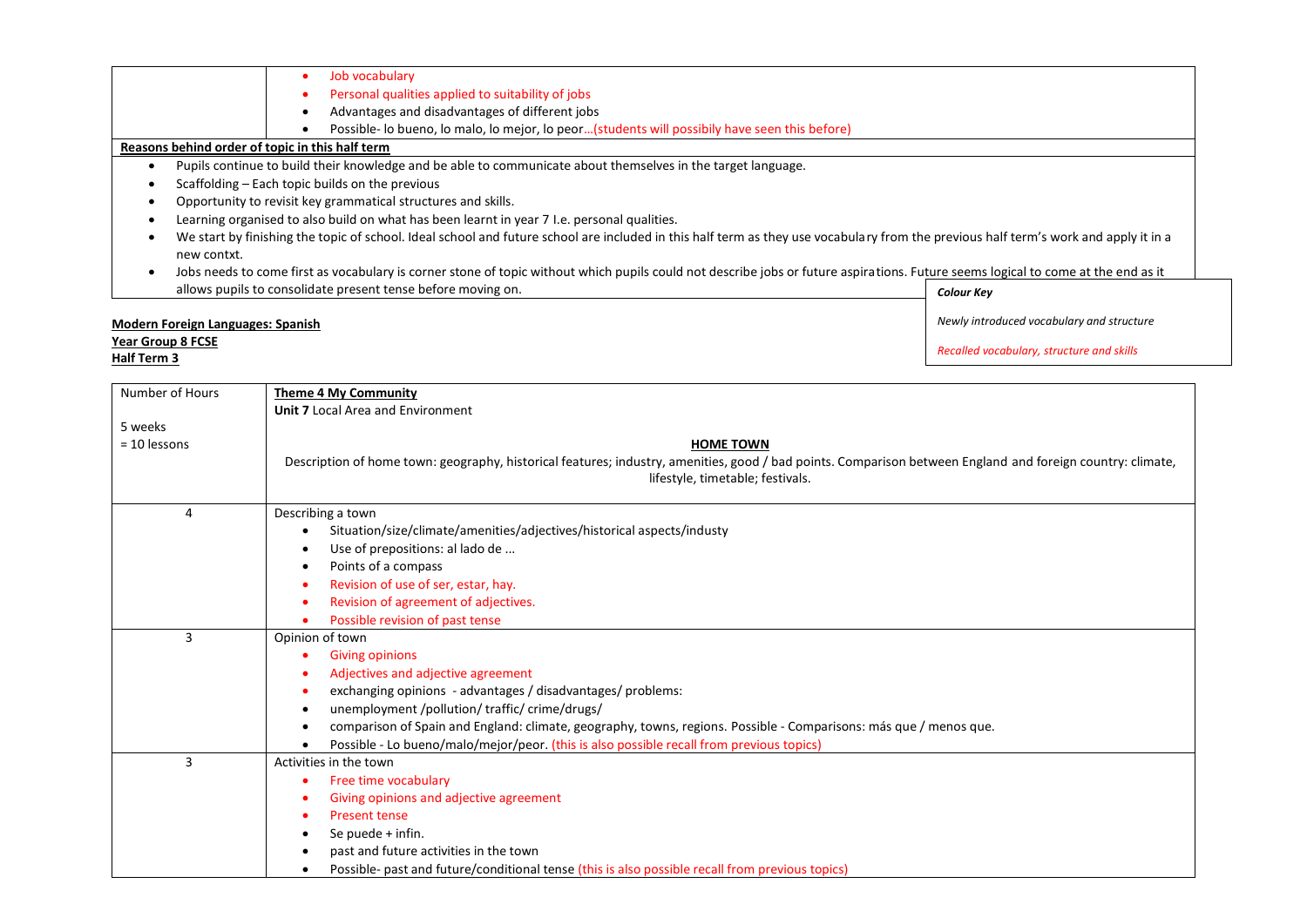#### **Reasons behind order of topic in this half term**

- Pupils continue to build their knowledge and be able to communicate about themselves in the target language.
- $\bullet$  Scaffolding Each topic builds on the previous
- Opportunity to revisit key grammatical structures and skills.
- Learning organised to also build on what has been learnt in year 7 e.g. adjective agreement.
- Describing a town comes first as this topic covers key vocabulary which will be explanded upon by rest of the half term.
- Opinion of town and activities in the town allow pupils to use key ocabulary In new context. Activities in a town could be used to add to student's opinion of town so comes after this topic.

### *Colour Key*

#### *Newly introduced vocabulary and structure*

*Recalled vocabulary, structure and skills*

## **Modern Foreign Languages: Spanish Year Group 8 FCSE Half Term 4**

| Number of Hours | <b>Theme 4 My Community</b>                                                                                                                                                                    |
|-----------------|------------------------------------------------------------------------------------------------------------------------------------------------------------------------------------------------|
|                 | <b>Unit 7 Local Area and Environment</b>                                                                                                                                                       |
| 5 weeks         |                                                                                                                                                                                                |
| $= 10$ lessons  | <b>HOME TOWN</b>                                                                                                                                                                               |
|                 | Description of home town: geography, historical features; industry, amenities, good / bad points. Comparison between England and foreign country: climate,<br>lifestyle, timetable; festivals. |
| 3               | Environment                                                                                                                                                                                    |
|                 | What you recycle<br>$\bullet$                                                                                                                                                                  |
|                 | Actions to help the environment                                                                                                                                                                |
|                 | What you should/should not do to help the environment (conditional tense and se debería)                                                                                                       |
|                 | What you would like to do to help the environment (conditional tense e.g. me gustaría)<br>$\bullet$                                                                                            |
|                 |                                                                                                                                                                                                |
|                 | HOME.                                                                                                                                                                                          |
|                 | Simple description of house and rooms; possibly – simple description of household chores and daily routine.                                                                                    |
| 4               | Describing house                                                                                                                                                                               |
|                 | situation/type of house/ general description of exterior/ garden and contents/ rooms and description of colour/content/size etc./ opinions - favourite                                         |
|                 | room and why                                                                                                                                                                                   |
|                 | Use of prepositions: delante de/detrás de/ encima de/debajo de/al lado de / sobre etc.<br>$\bullet$                                                                                            |
|                 | Comparisons: más que / menos que.<br>$\bullet$                                                                                                                                                 |
|                 | Revision of use of ser, estar, hay.<br>$\bullet$                                                                                                                                               |
|                 | Adjective agreement                                                                                                                                                                            |
|                 | <b>Giving opinions</b>                                                                                                                                                                         |
|                 | Uses of article                                                                                                                                                                                |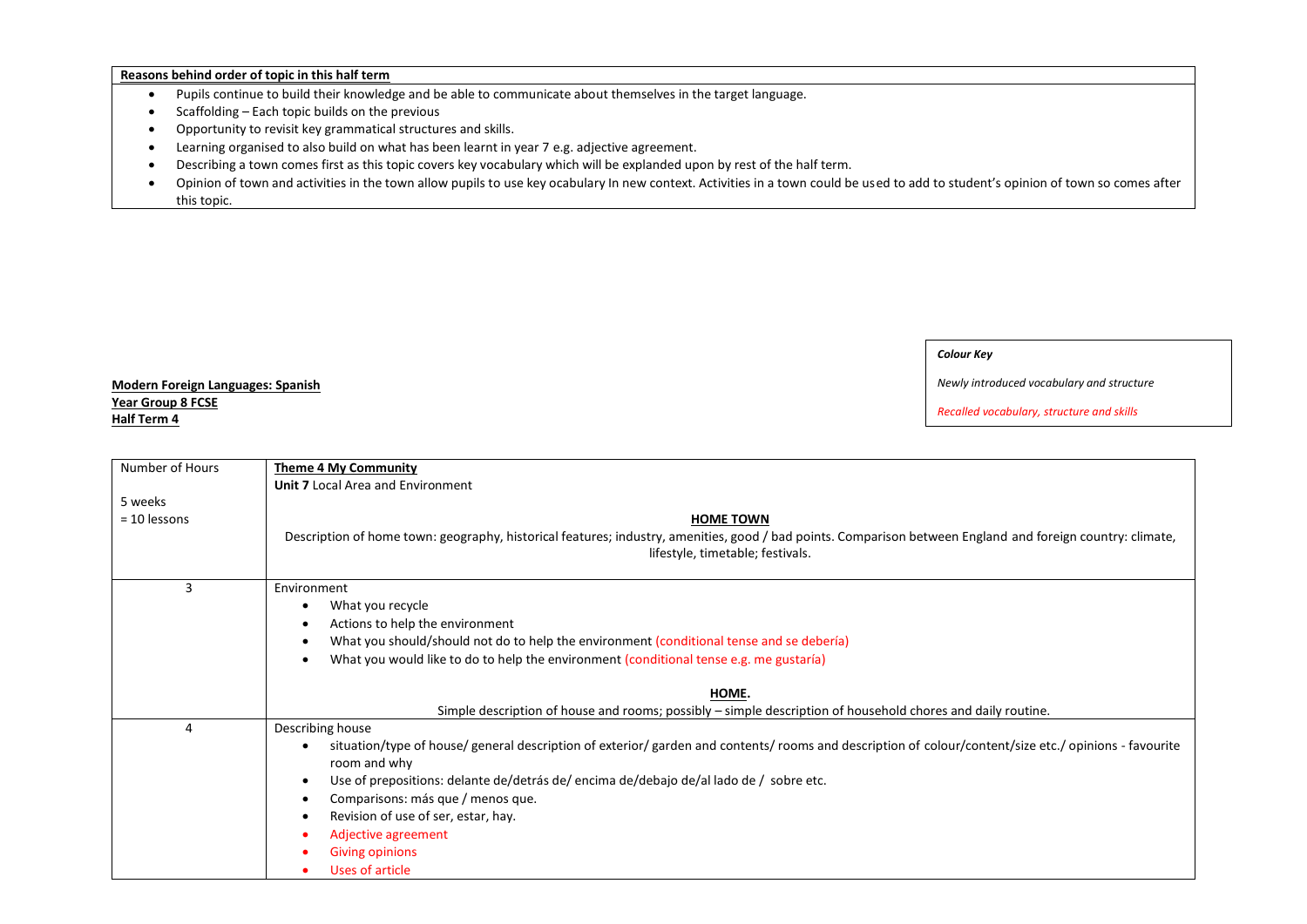| Lo bueno/malo/mejor/peor.                                                                                                                                                         |  |
|-----------------------------------------------------------------------------------------------------------------------------------------------------------------------------------|--|
| Activities in the home                                                                                                                                                            |  |
| Household chore and daily routine vocabulary                                                                                                                                      |  |
| Rooms of the house                                                                                                                                                                |  |
| Present tense<br>٠                                                                                                                                                                |  |
| Reasons behind order of topic in this half term                                                                                                                                   |  |
| Pupils continue to build their knowledge and be able to communicate about themselves in the target language.                                                                      |  |
| Scaffolding – Each topic builds on the previous                                                                                                                                   |  |
| Opportunity to revisit key grammatical structures and skills.                                                                                                                     |  |
| Learning organised to also build on what has been learnt in year 7 e.g adjective agreement.                                                                                       |  |
| Environment comes first as it follows on from description of home town and can be added to student's opinion of the town.                                                         |  |
| Describing the house comes first to allow key topic vocabulary to be covered so that students can add to this through describing activities in the home I.e which rooms they have |  |
| and what they do in each room.                                                                                                                                                    |  |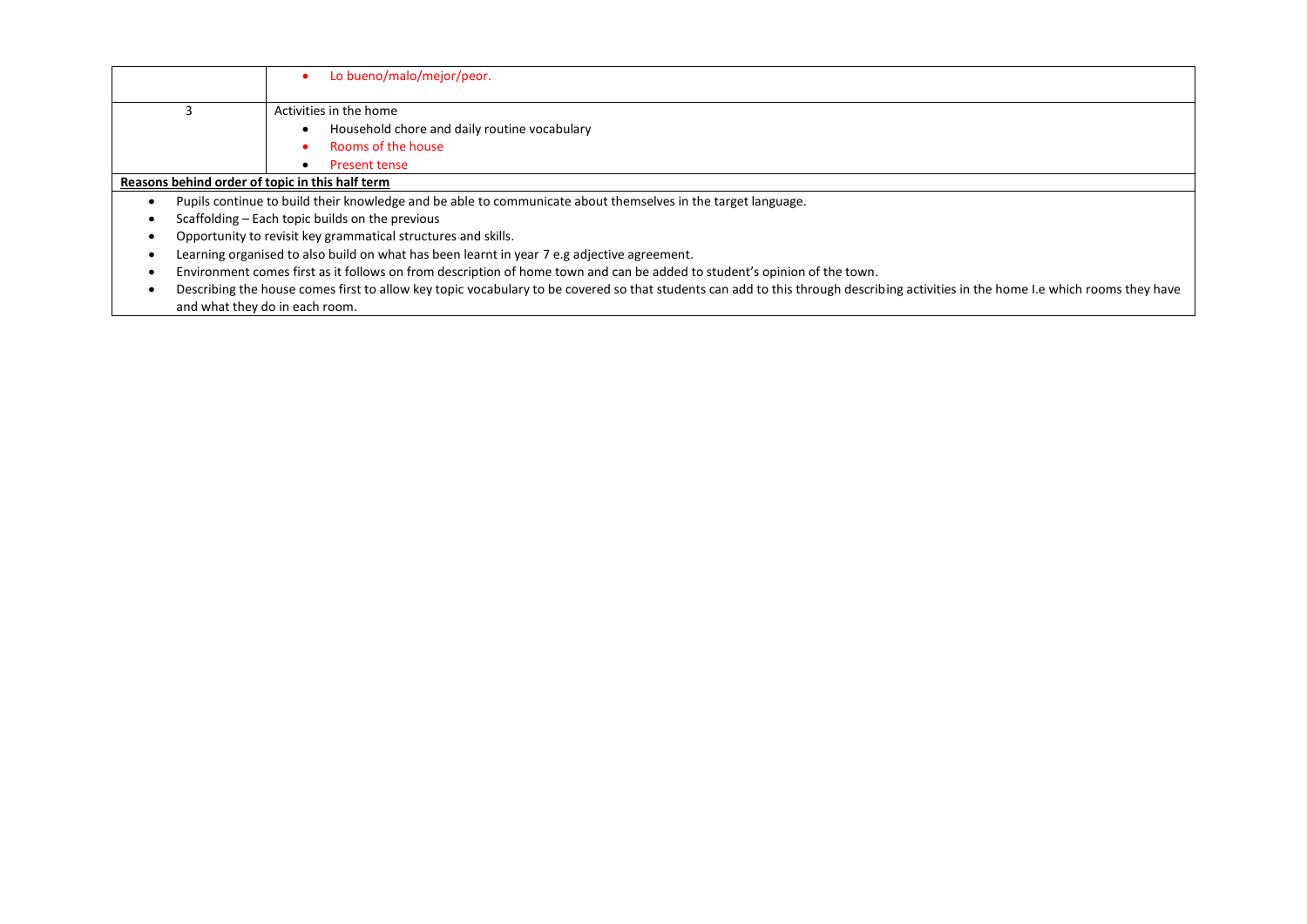*Colour Key*

# **Modern Foreign Languages: Spanish Year Group 8 FCSE Half- Term 5**

*Newly introduced vocabulary and structure*

| Number of Hours                                                                                                            | Theme 1 My World                                                                                                                                             |  |
|----------------------------------------------------------------------------------------------------------------------------|--------------------------------------------------------------------------------------------------------------------------------------------------------------|--|
|                                                                                                                            | <b>Unit 2 Education and Future Plans</b>                                                                                                                     |  |
| 4 weeks                                                                                                                    | <b>Theme 4 My Community</b>                                                                                                                                  |  |
| $= 8$ lessons                                                                                                              | <b>Unit 7 Local Area and Environment</b>                                                                                                                     |  |
|                                                                                                                            |                                                                                                                                                              |  |
|                                                                                                                            | Catch up-lesson time to finalise any outstanding portfolio assessments to ensure that a full portfolio can be carried through to year 9.                     |  |
|                                                                                                                            |                                                                                                                                                              |  |
|                                                                                                                            | Students are giving the time to finalise their assessments through reviewing their portfolio thus far.                                                       |  |
|                                                                                                                            |                                                                                                                                                              |  |
| Number of Hours                                                                                                            | Theme 2 Holidays and Leisure                                                                                                                                 |  |
|                                                                                                                            | Unit 3 Holidays and Travel                                                                                                                                   |  |
| 1 weeks                                                                                                                    | <b>TRAVEL</b>                                                                                                                                                |  |
| $= 2$ lessons                                                                                                              | Finding the Way, Travel and Transport                                                                                                                        |  |
| $\mathbf{1}$                                                                                                               | Location of places                                                                                                                                           |  |
|                                                                                                                            | Places in the town                                                                                                                                           |  |
|                                                                                                                            | Estar + prepositions: asking r.e. location.                                                                                                                  |  |
| $\mathbf{1}$                                                                                                               |                                                                                                                                                              |  |
|                                                                                                                            | Asking for and giving directions<br><b>Question words</b>                                                                                                    |  |
|                                                                                                                            |                                                                                                                                                              |  |
|                                                                                                                            | <b>Times</b>                                                                                                                                                 |  |
|                                                                                                                            | <b>Transport</b>                                                                                                                                             |  |
|                                                                                                                            | Commands-directions.                                                                                                                                         |  |
| Reasons behind order of topic in this term                                                                                 |                                                                                                                                                              |  |
| Pupils continue to build their knowledge and be able to communicate about themselves in the target language.<br>$\bullet$  |                                                                                                                                                              |  |
| Language from term 1 and 2 is revisited and consolidated. Opportunity to revisit key grammatical structures and vocabulary |                                                                                                                                                              |  |
|                                                                                                                            | Scaffolding – Each topic builds on the previous                                                                                                              |  |
|                                                                                                                            | Learning organised to also build on what has been learnt in year e.g. question words                                                                         |  |
|                                                                                                                            | Location of places is first as it allows recall from previous half term. Consolidation of this vocabulary is necessary before being able to give directions. |  |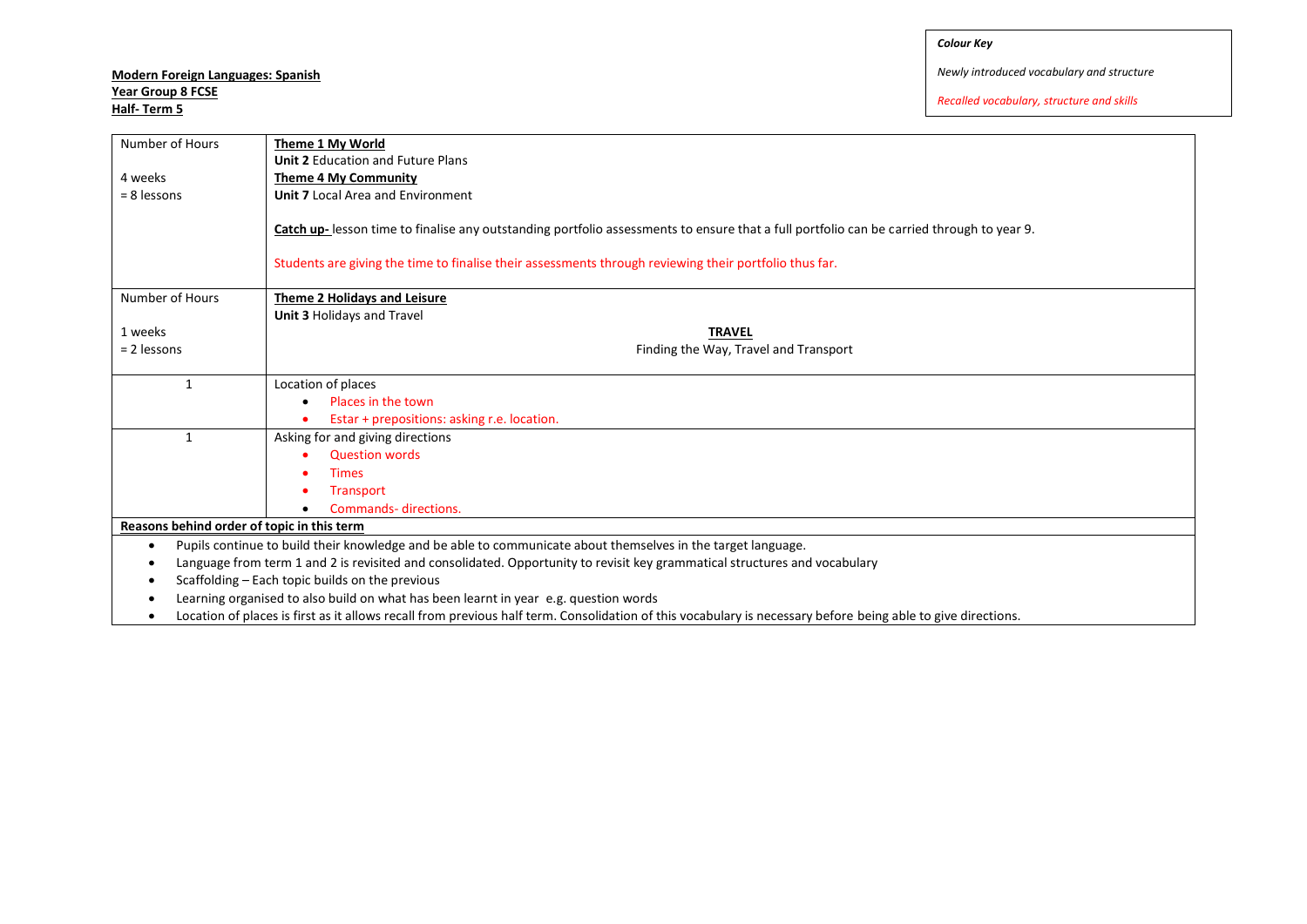| Number of Hours | <b>Theme 2 Holidays and Leisure</b>                                                                                                                                                                                                                                                                                                                                                                                                                                 |
|-----------------|---------------------------------------------------------------------------------------------------------------------------------------------------------------------------------------------------------------------------------------------------------------------------------------------------------------------------------------------------------------------------------------------------------------------------------------------------------------------|
|                 | Unit 3 Holidays and Travel                                                                                                                                                                                                                                                                                                                                                                                                                                          |
| 5 weeks         |                                                                                                                                                                                                                                                                                                                                                                                                                                                                     |
| = 10 lessons    |                                                                                                                                                                                                                                                                                                                                                                                                                                                                     |
|                 | <b>Holidays</b>                                                                                                                                                                                                                                                                                                                                                                                                                                                     |
|                 | Preferences with regard to holidays - holiday destinations; time of year (seasons); revision and amplification of countries; revision of transport and reasons for<br>preference; weather phrases and forecasts; holiday activities vocab; preferir; soler; revision of gustar verbs.                                                                                                                                                                               |
| $\overline{2}$  | Holiday preferences<br>Vocabulary covering-where, who with, how long, time of year and weather. Months, time, friends and family, countries.<br><b>Transport</b>                                                                                                                                                                                                                                                                                                    |
|                 | Radical changing verbs in present tense e.g. preferir and soler.                                                                                                                                                                                                                                                                                                                                                                                                    |
|                 | Revision of Gustar type verbs.                                                                                                                                                                                                                                                                                                                                                                                                                                      |
|                 | Revision of opinion + infinitive sentences                                                                                                                                                                                                                                                                                                                                                                                                                          |
| $\mathbf{1}$    | Holiday activities                                                                                                                                                                                                                                                                                                                                                                                                                                                  |
|                 | Holiday activities<br>٠                                                                                                                                                                                                                                                                                                                                                                                                                                             |
|                 | <b>Free time activities</b>                                                                                                                                                                                                                                                                                                                                                                                                                                         |
|                 | Weather- i.e. what activities happen with different weathers<br>$\bullet$                                                                                                                                                                                                                                                                                                                                                                                           |
|                 | Radical changing verbs in present tense e.g. preferir and soler.<br>$\bullet$                                                                                                                                                                                                                                                                                                                                                                                       |
|                 | Revision of Gustar type verbs.<br>$\bullet$                                                                                                                                                                                                                                                                                                                                                                                                                         |
|                 | Revision of opinion + infinitive sentences<br>$\bullet$                                                                                                                                                                                                                                                                                                                                                                                                             |
|                 | Extended opinion sentences with adjectives                                                                                                                                                                                                                                                                                                                                                                                                                          |
|                 | Possible-Factors important / not important                                                                                                                                                                                                                                                                                                                                                                                                                          |
|                 | Possible- lo importante, me importa/no me importa                                                                                                                                                                                                                                                                                                                                                                                                                   |
|                 | <b>PAST TENSE HOLIDAYS</b>                                                                                                                                                                                                                                                                                                                                                                                                                                          |
|                 | Talking about holidays in the past - introduction and consolidation of Preterite. Destination; length of stay; mode of transport; activities during journey;<br>accommodation; activities during holiday; souvenirs; what weather was like; describing what you did last weekend. Describing a hotel - using key phrases in the<br>Imperfect: name, situation, description, facilities and activities available. Me gustaría + infinitive to express future wishes. |
| $\overline{2}$  | Describing a past tense holiday                                                                                                                                                                                                                                                                                                                                                                                                                                     |
|                 | Introduction/revision of Preterite tense                                                                                                                                                                                                                                                                                                                                                                                                                            |
|                 | Vocabulary to include-length of stay, who you went with, when, time of year, mode of transport, activities during journey and accomodation.<br>$\bullet$                                                                                                                                                                                                                                                                                                            |
| $\overline{2}$  | Past tense holiday activities                                                                                                                                                                                                                                                                                                                                                                                                                                       |
|                 | Preterite tense<br>$\bullet$                                                                                                                                                                                                                                                                                                                                                                                                                                        |
|                 | Free time activities into past                                                                                                                                                                                                                                                                                                                                                                                                                                      |
|                 | Buying souvenirs- some vocabulary of shopping will be revised.                                                                                                                                                                                                                                                                                                                                                                                                      |
|                 | Weather vocabulary- describing what weather was like<br>$\bullet$                                                                                                                                                                                                                                                                                                                                                                                                   |
|                 | Describing what you did last weekend                                                                                                                                                                                                                                                                                                                                                                                                                                |
| $\mathbf{1}$    | Describing hotel                                                                                                                                                                                                                                                                                                                                                                                                                                                    |
|                 |                                                                                                                                                                                                                                                                                                                                                                                                                                                                     |